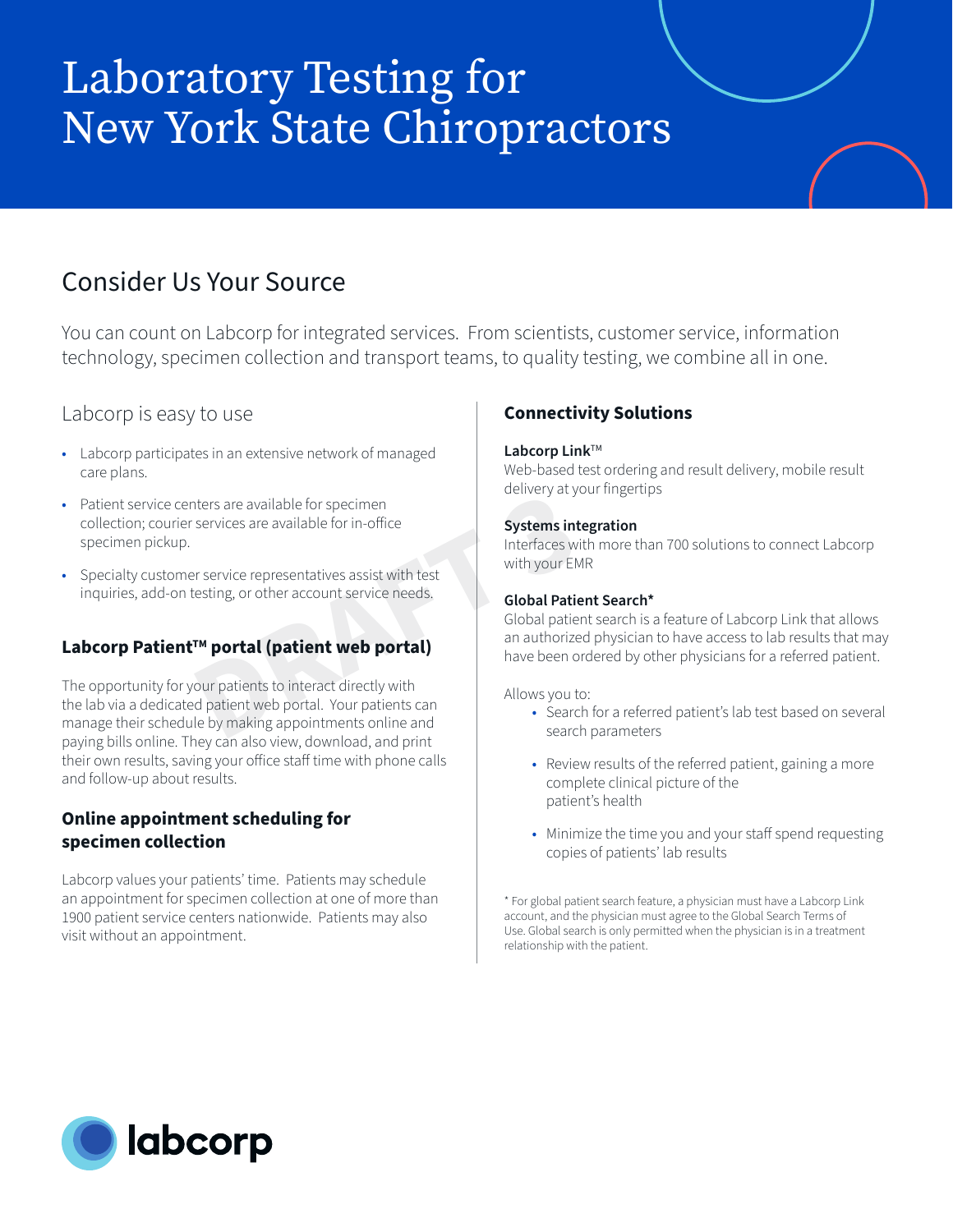# **Laboratory Testing for New York State Chiropractors**

The following types of testing are approved for ordering by the New York State Education Department. Please refer to: **op.nysed.gov/prof/chiro/chirolab** for updates to this list. Your Labcorp representative can assist with corresponding Labcorp test codes.

NOTE: Prior to submitting orders to Labcorp, each chiropractor in New York State is required to have an acknowledgement letter on file with Labcorp.

#### **Blood**

- Acetylcholine receptor antibody
- Acid phosphatase
- Acid phosphatase, prostatic (RIA)
- ACTH (RIA)
- Activated partial thromboplastin test (aPTT)
- Adrenocortical function profile (17-OH corticosteroid, 17-ketosteroid)
- Alanine transferase: ALT (SGPT)
- Alcohol
- Aldolase (ALD)
- Aldosterone
- Alkaline phosphatase
- Alkaline phosphatase, isoenzymes
- Albumin
- Allergen testing:
	- PRIST (paper-radioimmunosorbent)-total IgE antibodies
	- RAST (radioallergosorbent) allergenspecific IgE antibodies
- d-Amino levulinic acid
- Ammonia
- Amylase
- Angiotensin-1 converting enzyme
- Antidiuretic hormone: ADH (vasopressin)
- Alpha 1-antitrypsin
- Arthritis profile: ANA, ASO, CRP, RA latex, uric acid
- Aspartate transaminase: AST (SGOT), AST/ ALT ratio
- Australian antigen (HBsAG)
- Autoantibodies:
	- anti-DNA
	- anti-ENA
	- anti-glomerular basement membrane
- anti-IF
- anti-Mit
- anti-Myocardial
- anti-nuclear
- anti-parietal cell
- anti-reticulin
- anti-SM
- anti-striational
- Bile acids
- Bilirubin: total, direct and indirect
- **Bleeding time tests**
- Blood groups: ABO, Rh, MN
- Bone marrow aspiration (interpretation) Static (RIA)<br>
mboplastin test (aPTT)<br>
on profile (17-OH<br>
osteroid)<br> **DRAFT 3**<br> **DRAFT 3**<br> **DRAFT 3**<br> **DRAFT 3**<br> **DRAFT 3**<br> **DRAFT 3**<br> **DRAFT 3**<br> **DRAFT 3**<br> **DRAFT 3**<br> **DRAFT 3**<br> **DRAFT 3**<br> **DRAFT 3**<br> **DRAFT 3**<br> **DRAFT 3**<br>
	- Calcitonin (RIA)
	- Calcium: total, ionized
	- Carbon dioxide: total (SMAC)
	- Carboxyhemoglobin
	- Carcinoembryonic antigen (CEA)
	- Cardiac risk profile (cholesterol, TG, HDL, LDL, VLDL, LDL/HDL ratio, cholesterol/HDL ratio)
	- B-Carotene
	- CBC with and w/o differential
	- Cephalin flocculation test
	- Ceruloplasmin
	- Chloride
	- Cholesterol: total esters
	- Cholinesterase, plasma
	- Coagulation factors: qualitative
	- Cold agglutinins
	- Complement: total; C3 C4 quantitative
	- Coomb's: direct, indirect
	- Copper
	- Cortisol (RIA) Cortisol: pre and post suppression
	- Coumadin (Warfarin)
	- C-peptide C-reactive protein (CRP)
- Creatine
- Creatine phosphokinase (CPK): total, isoenzymes
- **Creatinine**
- Cryoglobulin
- Culture, blood
- Dehydroepiandrosterone (DHEA)
- Dehydroepiandrosterone-sulfate (DHEAsulfate)
- Drug screen, qualitative
- EBV-antibody
- **Erythropoietin**
- Estrogen, total and fractionation (RIA)
- Fatty acids
- Ferritin, serum
- Alpha fetoprotein, maternal
- Alpha fetoprotein, tumor marker
- Fibrin degradation products
- Fibrinogen
- Folate, RBC (RIA), serum (RIA)
- Follicle stimulating hormone (FSH)
- Gastrin
- Globulin count
- Glucagon (RIA)
- Glucose 6-phosphate dehydrogenase (G6PD), RBC
- Glucose, fasting (SMAC)
- Glucose tolerance: 1/2 hr, 1 hr, 1-1/2 hr, 2 hr, 3 hr, 4 hr, 5 hr, 6 hr
- Glucose tolerance PP (2hr)
	- Glucose tolerance after cortisone
- Glutamate dehydrogenase
- Gamma glutamy1-transpeptidase (GGTP)
- Glycosylated hemoglobin (Hgb A1c)
- Glycoprotein, electrophoresis
- Growth hormone (GH): fasting
- Haptoglobin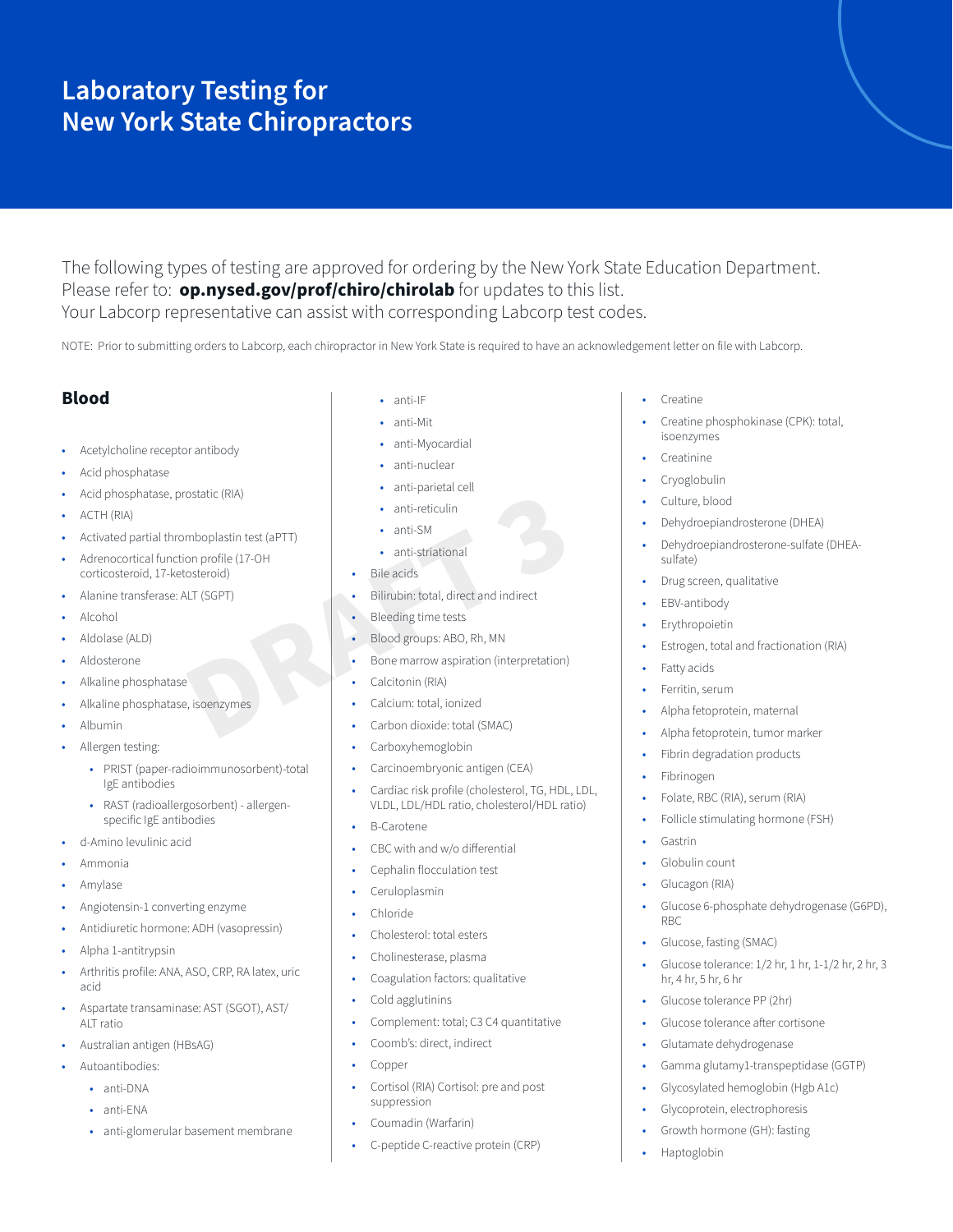- HDL-cholesterol, HDL/LDL ratio
- Hematocrit
- Hemoglobin
- Hemoglobin electrophoresis, qualitative
- Hepatitis A antibody (anti-HAV)
- Hepatitis A antibody: total IgM
- Hepatitis B antigens: HBsAG, HBeAG
- Hepatitis B antigen with confirmation
- Hepatitis B antibodies: anti-HBc, anti-HBs, anti-Hbe
- Hepatitis C antibody
- Heterophil agglutination (Paul Bunnell, Monospot)
- Histamine
- HLA-B27
- Homocystiene
- HTLV-III (HIV) antibody
- Human chorionic gonadotropin (HCG): pregnancy test
- 5' Hydroxytryptamine (serotonin)
- Immunoelectrophoresis
- Indices (RBC): MCV, MCH, MCHC
- Insulin
- Insulin antibodies
- Iodine: PBI
- Iron
- Iron binding capacity (TIBC)
- 17-Ketosteroids, total
- Lactate dehydrogenase, total and isoenzymes
- Lactic acid
- Lactose tolerance, 2 hr
- Latex fixation, RA factor
- Lead
- LE cell preparation
- Leucine aminopeptidase
- Leukocyte alkaline phosphatase
- Lipase
- Lipids: total, fractionation
- Lipoprotein electrophoresis and phenotype
- Lutenizing hormone (LH)
- Lyme's Profile/Serology
- Lymphocytes: T and B cells quantitative, T4/ T8 ratio
- Alpha 2 macroglobulin
- Magnesium
- **Mercury**
- Methemoglobin
- Mucopolysaccharide inclusion bodies (PMN)
- Myoblobin
- 5' nucleotidase
- Osmolality, serum
- Osmotic fragility test (RBC)
- Parathyroid hormone (PTH)
- PTH-N terminal
- Pepsinogen
- pH (arterial)
- Phosphorus
- Platelet count
- Potassium
- Progesterone
- Prolactin
- Protein: total, A/G ratio, electrophoresis **Paul Bunnell,**<br> **PAUL Bunnell,**<br> **PAUL Actions Photography**<br> **PAUL PRAFT 3**<br> **PAUL PRAFT 3**<br> **PAUL PRAFT 3**<br> **PAUL PRAFT 3**<br> **PAUL PRAFT 3**<br> **PAUL PRAFT 3**<br> **PAUL PRAFT 3**<br> **PAUL PRAFT 3**<br> **PAUL PRAFT 3**<br> **PAUL PRAFT 3**<br>
	- Prothrombin time
	- Pyruvate kinase (RBC)
	- RBC count
	- RBC inclusion bodies
	- RBC morphology
	- RBC survival (51Cr)
	- Renin activity (RIA)
	- Reticulocyte count
	- Scleroderma antibody
	- Sedimentation rate (RBC): Wintrobe
	- Serum methylamalonic acid
	- Sickle cell preparation
	- Sickle cell screen
	- Siderocyte stain (RBC)
	- Sodium
	- Streptozyme titer (ASO titer)
	- T3 (RIA)
	- Reverse T3
	- T3 uptake
	- T4 (RIA)
	- T7 (free thyroxine index)
	- **Testosterone**
	- Thrombin clot time (TCT)
- Thyrobinding globulin (TBG)
- Thyroglobulin antibody (anti-thyroid)
- Thyroid microsomal antibody (antimicrosoma)
- Thyroid stimulating hormone (TSH)
- Alpha tocopherol (serum)
- **Transferrin**
- Triglycerides, fasting
- Urea nitrogen (BUN)
- Uric acid
- Vasoactive intestinal peptide (VIP)
- Vasopressin (ADH)
- VDRL
- Vitamin A
- Vitamin B1
- Vitamin B6
- Vitamin B12 binding capacity
- Vitamin C

• Zinc

**Urine Tests**

• Amylase

• Bile • Calcium

• Amino acid screen • d-Amino levulinic acid

• Caliculi examination

• Chloride, 24 hr • Copper

17-OH corticoids **Creatine** • Creatinine

• Creatinine clearance

• Drug screen, qualitative

• Cystine, 24 hr

• Amylase/creatinine clearance ratio

Catecholamines, 24 hr: total, fractional

Coproporphyrin, quantitative

Culture, colony count and sensitivity

- Vitamin D: (25-OH cholcalciferol, 1, 25-di-OH cholcalciferol)
- WBC count with differential